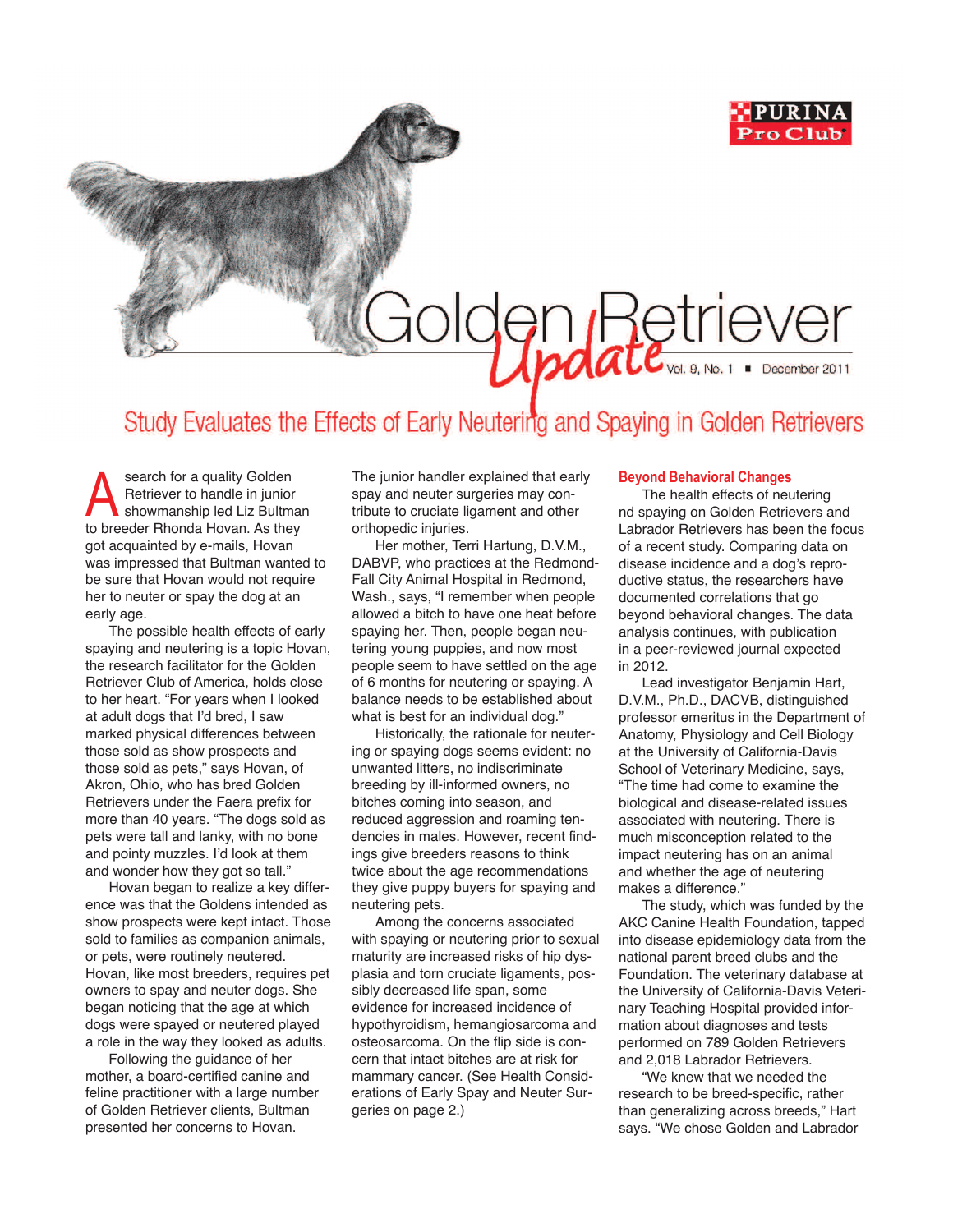retrievers because they are popular breeds that would give us the large population numbers needed to generate data for a solid analysis."

One resourceful tool was published results from a national health survey conducted in 1998 by the Golden Retriever Foundation and the Golden

Retriever Club of America. The comprehensive questionnaire gathered information from club members via mailed surveys, with the results posted on the parent club website (www.grca.org). The database included information about 1,444 Golden Retrievers from 746 respondents.

A clinical animal behaviorist, Hart has devoted his career to studying the behavioral effects of castration on dogs, cats and horses. "Behavioral issues, particularly in males, are often cited as a reason to neuter early," he says. "As far as we know, in all the animals we examined scientifically, the age of

| <b>Health Considerations of Early Spay and Neuter Surgeries</b> |                                                                                                                                                                                                                                                                                                                                                                                                  |                                                                                                                                                                                                                                                                                                                                                                                                                              |
|-----------------------------------------------------------------|--------------------------------------------------------------------------------------------------------------------------------------------------------------------------------------------------------------------------------------------------------------------------------------------------------------------------------------------------------------------------------------------------|------------------------------------------------------------------------------------------------------------------------------------------------------------------------------------------------------------------------------------------------------------------------------------------------------------------------------------------------------------------------------------------------------------------------------|
| <b>Health Risk</b>                                              | <b>Finding</b>                                                                                                                                                                                                                                                                                                                                                                                   | Source(s)                                                                                                                                                                                                                                                                                                                                                                                                                    |
| Hip Dysplasia & Torn<br><b>Cruciate Ligaments</b>               | Sex hormones are needed to achieve peak bone density. Neu-<br>tering before puberty produces taller dogs by delaying the clos-<br>ing of the growth plates and allowing the dog to continue to grow<br>past puberty. Body proportions and the relative length and<br>weight of various bones are altered, which can lead to increased<br>incidence of hip dysplasia and torn cruciate ligaments. | Slauterbeck JR, Pankratz K, Xu TK, Bozeman SC, Hardy<br>DM. Clin Orthop Relat Res. 2004;429:301-305.; Zink C.<br>Early Spay-Neuter Considerations for the Canine Athlete:<br>One Veterinarian's Opinion. 2005.www.caninesports.<br>com/SpayNeuter.html; Gilsanz V, Roe TF, Gibbens DT,<br>Schulz EE, Carson ME, Gonzalez O, Boechat MI. Am J<br>Physiol. 1998;255:E416-E21.; http://www.ncbi.nlm.nih.<br>gov/pubmed/18052804 |
| Decreased Life Span                                             | Neutering before puberty produces taller dogs, and increased<br>height corresponds with shorter life spans in Golden Retrievers.<br>The shortest male Golden Retrievers live 2.2 years longer than<br>the tallest males; the shortest bitches live 1.1 years longer than<br>the tallest bitches.                                                                                                 | Waters DJ, Kengeri SS, Clever B, Booth JA, Maras AH,<br>Schlittler DL, Hayek MG. Aging Cell. 2009;8(6):752-755.;<br>Golden Retriever Club of America National Health Survey,<br>1998-1999.                                                                                                                                                                                                                                   |
| Hypothyroidism                                                  | Golden Retriever males neutered before 1 year of age have an<br>80 percent greater risk of hypothyroidism. The risk is 60 percent<br>for Golden bitches spayed before 1 year of age.                                                                                                                                                                                                             | Zink C. Early Spay-Neuter Considerations for the Canine<br>Athlete: One Veterinarian's Opinion. 2005.www.canines-<br>ports.com/SpayNeuter.html.; Panciera DL. J Am Vet Med<br>Assoc. 1994;204:761-767.; Golden Retriever Club of<br>America National Health Survey, 1998-1999.                                                                                                                                               |
| Hemangiosarcoma                                                 | A retrospective study showed neutered dogs and spayed bitches<br>have a two to five times greater risk of cardiac hemangiosar-<br>coma. Hemangiosarcoma is the cause of death for one in five<br>Golden Retrievers.                                                                                                                                                                              | Zink C. Early Spay-Neuter Considerations for the Canine<br>Athlete: One Veterinarian's Opinion. 2005.www.canines-<br>ports.com/SpayNeuter.html; Ware WA, Hopper DC. J Vet<br>Intern Med. 1999;13(2):95-103.; Golden Retriever Club of<br>America National Health Survey, 1998-1999.                                                                                                                                          |
| Osteosarcoma                                                    | Osteosarcoma affects 5 percent of Golden Retrievers, and sev-<br>eral studies have shown the cancer to be significantly more com-<br>mon in neutered and spayed dogs.                                                                                                                                                                                                                            | Zink C. Early Spay-Neuter Considerations for the Canine<br>Athlete: One Veterinarian's Opinion. 2005.www.canines-<br>ports.com/SpayNeuter.html; Cooley DM, Beranek BC,<br>Schlittler DL, Glickman NW, Glickman LT, Waters D. Can-<br>cer Epidemiol Biomarkers Prev. 2002; 11(11):1,434-1,440.;<br>Golden Retriever Club of America National Health Survey,<br>1998-1999.                                                     |
| Urinary Incontinence                                            | Results of studies not consistent, but early spaying seems to<br>increase the occurrence of urinary incontinence in bitches. Early<br>neutering also may correlate with increased urethral sphincter<br>incontinence in males.                                                                                                                                                                   | Zink C. Early Spay-Neuter Considerations for the Canine<br>Athlete: One Veterinarian's Opinion. 2005.www.canines-<br>ports.com/SpayNeuter.html; Stocklin-Gautschi NM, Hassig<br>M, Reichler IM, Hubler M, Arnold S. J Reprod Fertil. Suppl.<br>2001;57:233-236.; Aaron A, Eggleton K, Power C, Holt PE.<br>Vet Rec. 1996;139:542-546.                                                                                        |
| <b>Mammary Cancer</b>                                           | For bitches not spayed before the second heat cycle, the risk of<br>mammary cancer increases to 13 percent. If allowed to have one<br>heat cycle, the risk is 4 percent, and if spayed before the first<br>heat cycle, the risk decreases to less than 0.5 percent.                                                                                                                              | Schneider R, Taylor CR, Taylor D. J Natl Cancer Inst.<br>1969;43:1,249-4,261.                                                                                                                                                                                                                                                                                                                                                |